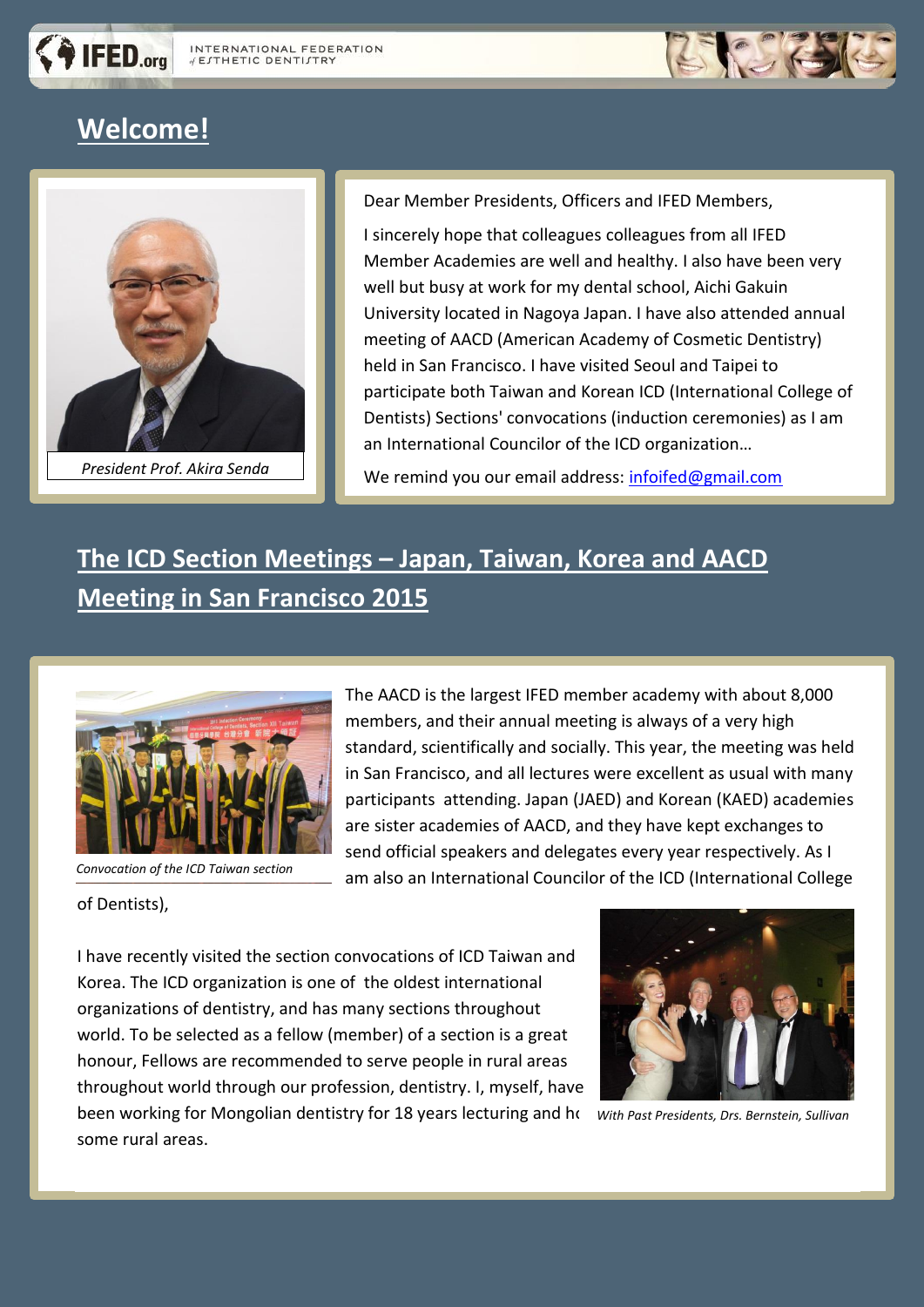



*With JAED Past President Dr. Sato and AACD Past President, Dr. Flax*

I strongly believe that international exchanges should enhance not only friendship but also knowledges and techniques of each groups. As IFED has been growing up and evolved into as a strong international federation, let us gather and go forward to the future ideal dentistry.

 *Prof. Akira Senda*

## **Reelection in DGÄZ**



Prof. Dr.mult. Robert Sader was re-elected for the third time as president of the DGÄZ - German Academy of Aesthetic Dentistry. He has been president since 2009. The DGÄZ is one of the largest scientific dental associations in Germany with more than 2200 members. Under his term of office the DGÄZ has continuously grown and has been fully established in the scientific community of German dentistry; more than 1000 German dentists have passed the academy`s educational course curriculum and actually the DGÄZ is a member of 16 guideline commissions of the DGZMK - German National Association of Dentistry. A new DGÄZ board member, responsible for International Relations of the DGÄZ, Prof. Dr. Georg Meyer was elected. He was the former president of the DGZMK, as well as being a member of the

Scientific committee of the FDI - World Dental Federation.

## **Friendship**

Please visit the IFED NEWS AND EVENTS FACEBOOK PAGE to see a current, dynamic report of member activities.This is updated daily.

So please share your meetings, social events with all of us. Please click like and comment - this is the new spirit of IFED - let us communicate.